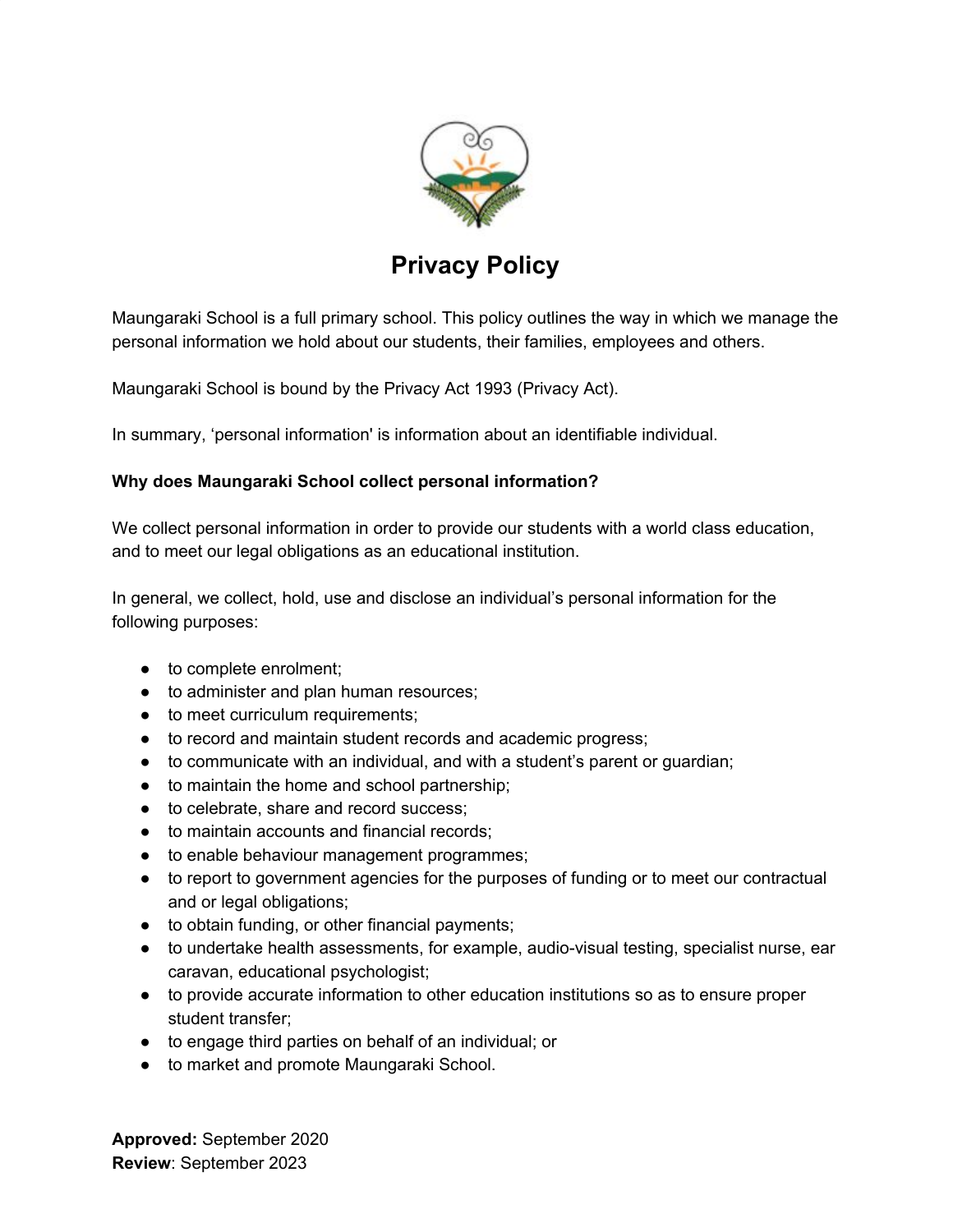Where the reason for collection is not immediately needed to complete our legal obligations as an educational institution (eg: to complete enrolment) we will provide additional information and seek permission to obtain and use.

### **Who does Maungaraki School collect personal information about?**

We collect and hold personal information about (but not limited to):

- our students, their parents and or guardians, and siblings;
- prospective employees, employees and contractors; and
- other people who come into contact with Maungaraki School.

# **What kinds of personal information does Maungaraki School collect?**

In general, the types of personal information we collect includes (but is not limited to): name, address, contact details (phone, address, email), date of birth.

Depending on the individual's connection with Maungaraki School we may also collect the following types of information (but not limited to): photographs of an individual or their learning, health and immunisation records, psychological reports, student's progress and achievement records, occupation, personal preferences, employment history and/or details, education and qualifications, testimonials and feedback.

In some cases, if the personal information requested is not provided, it might adversely impact our ability to meet our legal obligations as an educational institution (eg: complete enrolment).

#### **How does Maungaraki School collect personal information?**

Except as otherwise permitted by law, we will collect personal information:

- from the individual directly, or where the individual is a student, from the student's parent or guardian directly; or
- from the individual indirectly (through emails, forms, face-to-face meetings, interviews, business cards, telephone conversations);
- from third parties. In some circumstances we might collect personal information about an individual from a third party (eg: a report provided by a medical professional or an employment reference from another person).

#### **How does Maungaraki School manage personal information?**

We take reasonable steps to protect the security of personal information. Maungaraki School personnel are required to respect the confidentiality of personal information and the privacy of individuals.

**Approved:** September 2020 **Review**: September 2023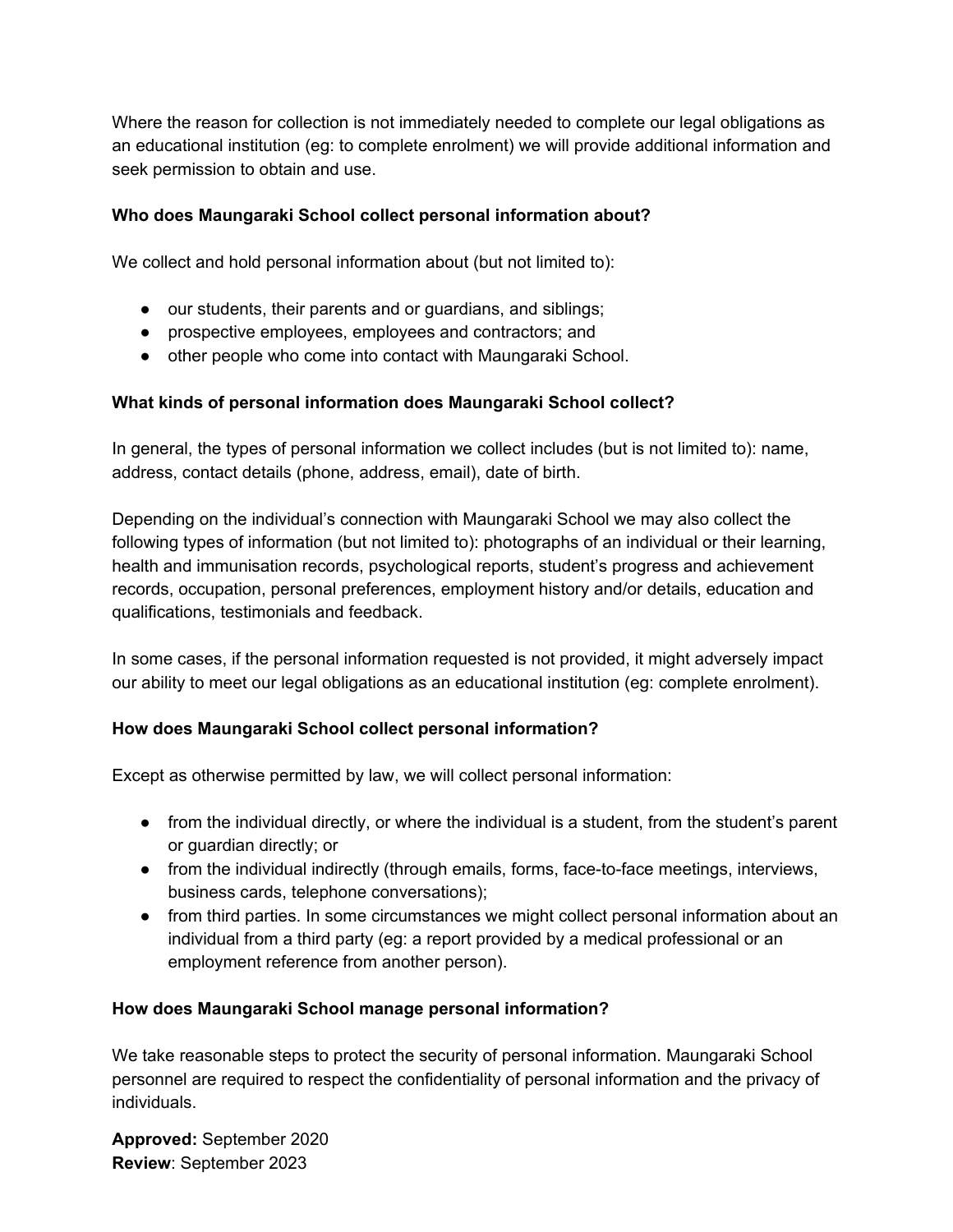We take reasonable steps to protect personal information held by us from misuse and loss and from unauthorised access, modification or disclosure. For example, we utilise physical and operational security to restrict access to physical and electronic records.

Where we no longer require an individual's personal information we will comply with our legal obligations in respect of that information.

#### **To whom might Maungaraki School disclose personal information?**

We may disclose an individual's personal information to:

- Individuals or other organisations who assist us in providing services or who perform functions on our behalf;
- Government Agencies (eg: Ministry of Education, Education Review Office, Special Education services, income Support Service, ACC);
- Other educational institutions:
- Public Health Nurse, Dental Nurse and other medical personal associated with Maungaraki School;
- New Zealand Police and officers from Oranga Tamariki, where we are required to do so by law;
- Websites, online platforms, and social media sites (eg: Maungaraki School's Facebook page) on which we have a presence;
- anyone else to whom the individual authorises us to disclose it; and
- where we are required to do so by law.

#### **How can you access and correct your personal information?**

We endeavour to ensure that the personal information we hold is accurate, complete and up-to-date. We encourage you to contact us in order to update any personal information we hold about you. Contact details are set out below. You have the right to correct any personal information we hold about you in accordance with the Privacy Act.

Subject to the exceptions set out in the Privacy Act, an individual may seek access to the personal information which we hold about them by contacting our Privacy Officer on 04 04 569 7205.

We will require you to verify your identity and to specify what information you require. A fee may be charged for providing access. If a fee is to be charged, we will advise you of the likely cost in advance.

#### **How can you make a privacy complaint?**

**Approved:** September 2020 **Review**: September 2023